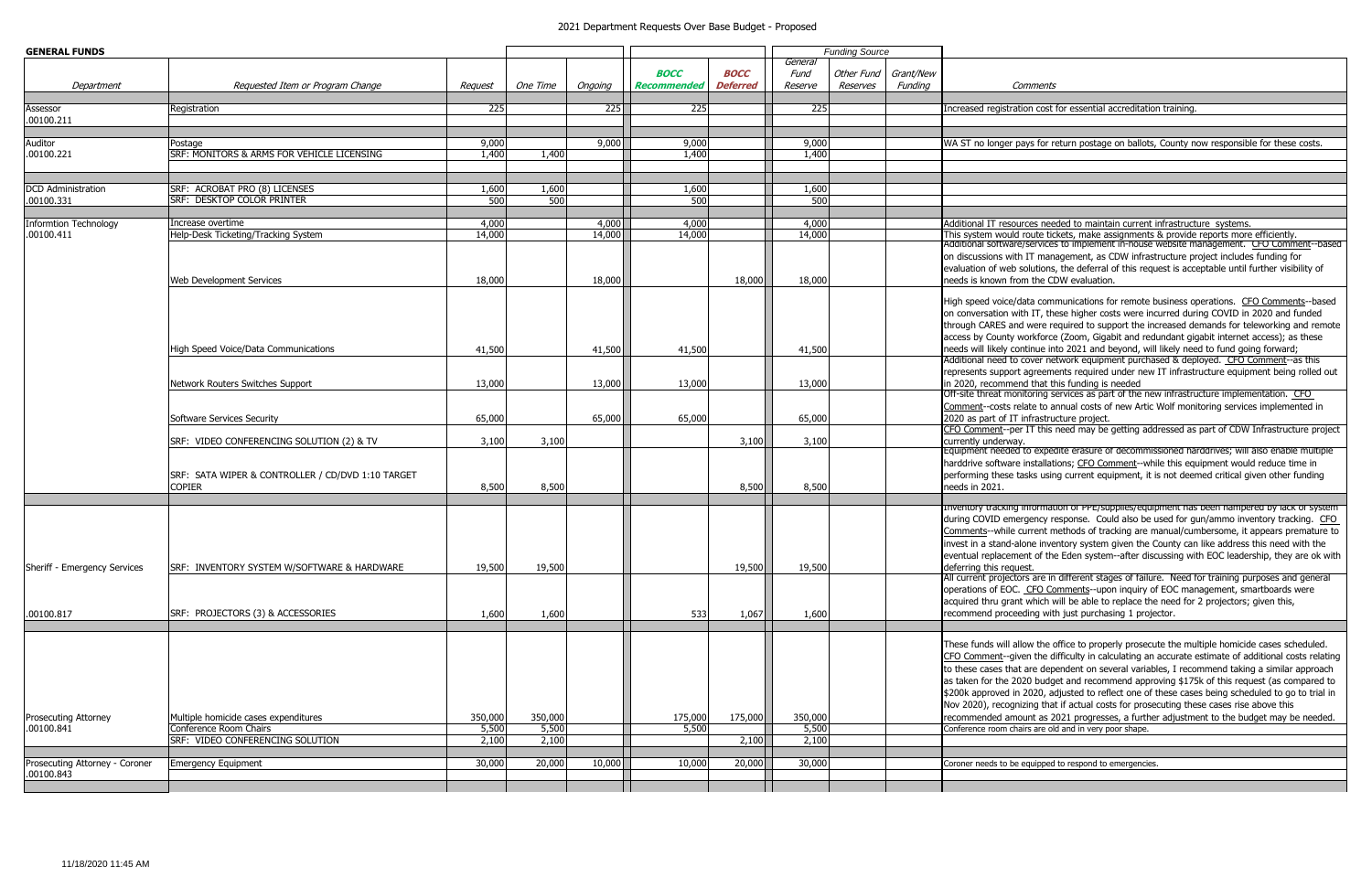Law Library seeking refund of all Indirect Costs charged for 2018-2020 under County's new cost hodology. CFO Comments--future funding and space needs of Law Library as well a more online law library resource requires further discussion and decisions being point to put the Law Library in a position where it is made whole for the indirects n a going forward basis, recommend establishing an ongoing transfer to Law eneral Fund equal approximately to the incremental indirects charged to resolve he 2021 budget; separate debatable emergency in 2020 to address coverage of should also be discussed.

| Juvenile Services<br>.00100.851 | Metrasens Security Screening - Cellsense Plus | 13,000  | 13,000   |         |                                   | 13,000                         | 13,000                |          |                                 | Contraband has reached record le<br>provide technology & training to                                                                                                                                                                                           |
|---------------------------------|-----------------------------------------------|---------|----------|---------|-----------------------------------|--------------------------------|-----------------------|----------|---------------------------------|----------------------------------------------------------------------------------------------------------------------------------------------------------------------------------------------------------------------------------------------------------------|
|                                 | Lobby Chairs                                  | 10,500  | 10,500   |         |                                   | 10,500                         | 10,500                |          |                                 | Replace/reupholster lobby chairs.                                                                                                                                                                                                                              |
|                                 | SRF: MONITOR FOR JUVI DM                      | 200     | 200      |         | 200                               |                                | 200                   |          |                                 |                                                                                                                                                                                                                                                                |
| <b>Superior Court</b>           | Law Book subscription                         | 843     |          | 843     |                                   | 843                            | 843                   |          |                                 | Purchase updated law book subset                                                                                                                                                                                                                               |
| .00100.861                      | Adult Felony Indigent Defense                 | 32,000  | 32,000   |         | 32,000                            |                                | 32,000                |          |                                 | Unexpected costs due to 4 Aggra                                                                                                                                                                                                                                |
|                                 | <b>Expert Services and Evaluations</b>        | 44,267  | 44,267   |         | 44,267                            |                                | 44,267                |          |                                 | Unexpected costs due to 4 Aggra                                                                                                                                                                                                                                |
| <b>WSU</b>                      | Increase to 4H Extension agent position       | 2,500   |          | 2,500   |                                   | 2,500                          | 2,500                 |          |                                 | Increase fund to 4H agent position                                                                                                                                                                                                                             |
| .00100.931                      |                                               |         |          |         |                                   |                                |                       |          |                                 |                                                                                                                                                                                                                                                                |
|                                 |                                               |         |          |         |                                   |                                |                       |          |                                 | Law Library Seeking refund of air                                                                                                                                                                                                                              |
| General Funds Transfer          | 11401.821 Law Library                         | 56,808  | 56,808   |         | 20,000                            | 36,808                         | 56,808                |          |                                 | allocation methodology. CFO Cor<br>as transition to a more online law<br>made; at this point to put the Law<br>charged to it on a going forward<br>Library from General Fund equal<br>this issue for the 2021 budget; se<br>2020 indirects should also be disc |
| to Other Funds                  |                                               |         |          |         |                                   |                                |                       |          |                                 |                                                                                                                                                                                                                                                                |
|                                 | <b>TOTALS</b>                                 | 748,643 | 570,575  | 178,068 | 437,725                           | 310,918                        | 748,643               | $\Omega$ |                                 |                                                                                                                                                                                                                                                                |
|                                 |                                               |         | Request  |         | Request                           |                                | <b>Funding Source</b> |          |                                 |                                                                                                                                                                                                                                                                |
|                                 |                                               |         | One Time | Ongoing | <b>BOCC</b><br><b>Recommended</b> | <b>BOCC</b><br><b>Deferred</b> | General<br>Fund       | Reserves | Other Fund Grant/New<br>Funding |                                                                                                                                                                                                                                                                |
|                                 |                                               |         | 570,575  | 178,068 | 437,725                           | 310,918                        | 748,643               | 0        |                                 |                                                                                                                                                                                                                                                                |

**Total General Fund Requests: 748,643 748,643 748,643**

s reached record levels in correctional facilities. Cellsense & Metrasens can logy & training to detect contraband.<br>olster lobby chairs.

ted law book subscriptions. Total cost \$13,500, additional funds needed \$843. sts due to 4 Aggravated First Degree Murder cases. sts due to 4 Aggravated First Degree Murder cases. to 4H agent position to cost of 4H programming in the county.